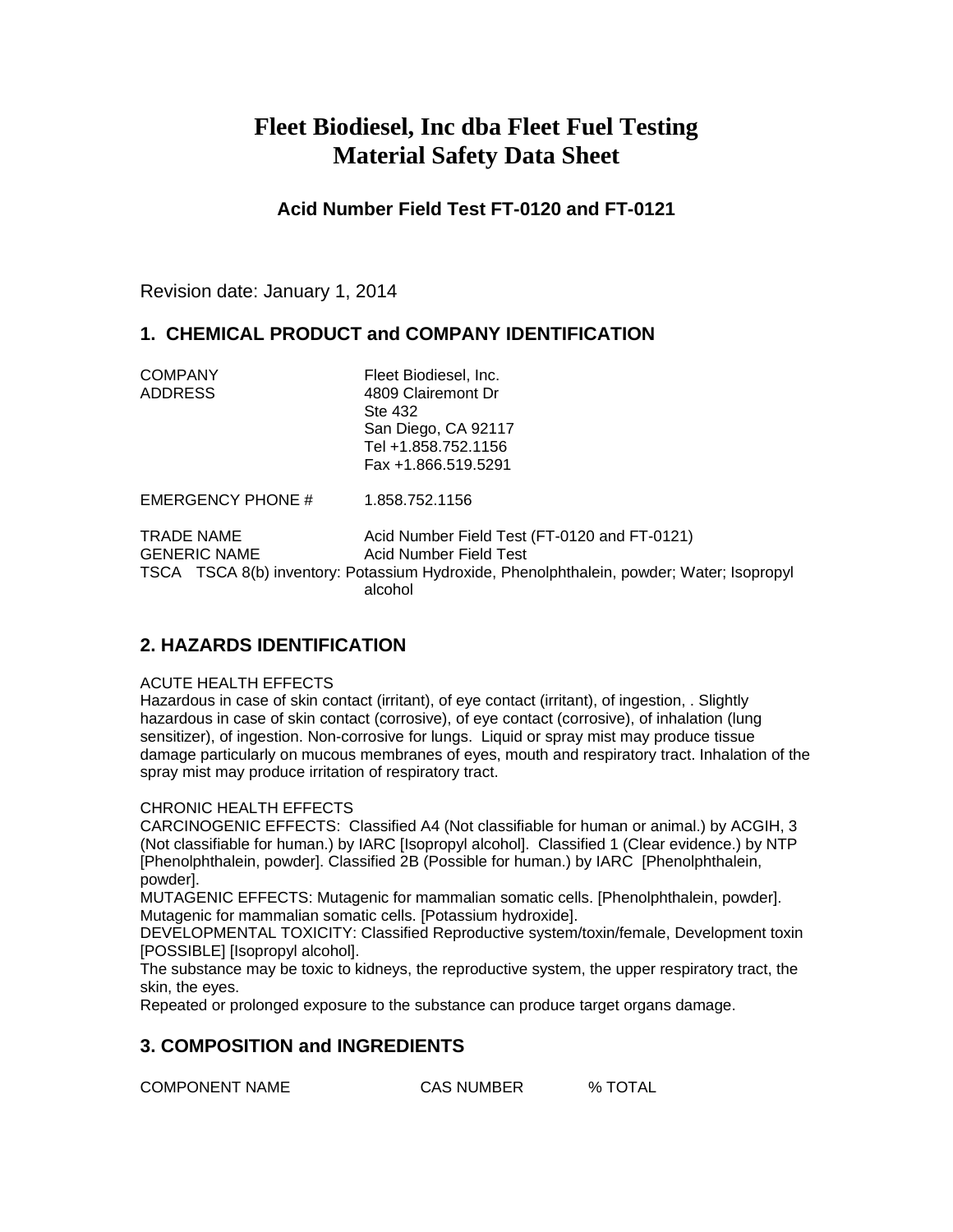| Water                   | 7732-18-5 49.5 | 70%       |
|-------------------------|----------------|-----------|
| Isopropyl alcohol       | 67-63-0 49.5   | 29%       |
| Potassium hydroxide     | 1310-58-3      | $< 0.1\%$ |
| Phenolphthalein, powder | 77-09-8        | $< 0.1\%$ |

### **Toxicological Data on Ingredients:**

Phenolphthalein, powder LD50: Not available. LC50: Not available. Isopropyl alcohol: ORAL (LD50): Acute: 5045 mg/kg [Rat]. 3600 mg/kg [Mouse]. 6410 mg/kg [Rabbit]. DERMAL (LD50): Acute: 12800 mg/kg [Rabbit]. Potassium hydroxide: ORAL (LD50): Acute: 273 mg/kg [Rat]. 365 mg/kg [Rat]. 388 mg/kg [Rat]

# **4. PHYSICAL AND CHEMICAL DATA**

| APPEARANCE                 | Red Liquid.                                                   |
|----------------------------|---------------------------------------------------------------|
| ODOR                       | Not available.                                                |
| TASTE                      | Not available.                                                |
| MOLECULAR WEIGHT           | Not available.                                                |
| pH (1% soln/water)         | $>10$ (Basic)                                                 |
| <b>BOILING POINT</b>       | The lowest known value is $100^{\circ}$ C (212°F) (Water)     |
| <b>MELTING POINT</b>       | Not available.                                                |
| CRITICAL TEMPERATURE       | Not available.                                                |
| <b>SPECIFIC GRAVITY</b>    | The only known value is $1$ (Water = 1) (Water).              |
| VAPOR PRESSURE             | The highest known value is 2.3 kPa ( $@$ 20 $°C$ ) (Water).   |
| VAPOR DENSITY              | The highest known value is 0.62 (Air = 1) (Water).            |
| VOLATILITY                 | Not available.                                                |
| ODOR THRESHOLD             | Not available.                                                |
| WATER/OIL DIST. COEFF.     | Not available.                                                |
| <b>IONICITY</b> (in Water) | Not available.                                                |
| DISPERSION PROPERTIES      | Not available.                                                |
| <b>SOLUBILITY</b>          | Soluble in water.                                             |
| <b>STORAGE</b>             | Protect against exposure to high temperatures; Keep container |
|                            | tightly closed when not in use.                               |

# **5. OCCUPATIONAL EXPOSURE LIMITS**

A PEL or TLV has not been established

# **6. FIRE AND EXPLOSION**

FLAMMABILITY FLAMMABLE LOWER: 2% UPPER: 12%

FLASH POINT Closed cup: 18.3°C (64.9°F) - 24 deg. C (75 deg. F) AUTOIGNITION TEMP. The lowest known value is  $399^{\circ}C$  (750.2°F) (Isopropyl alcohol). FLAMMABLE LIMITS The greatest known limits are (Isopropyl alcohol)

FIRE AND EXPLOSION HAZARDS

Do not throw into any fire; potentially combustible ingredients may ignite, causing fire to spread, increasing risk of burns/injuries.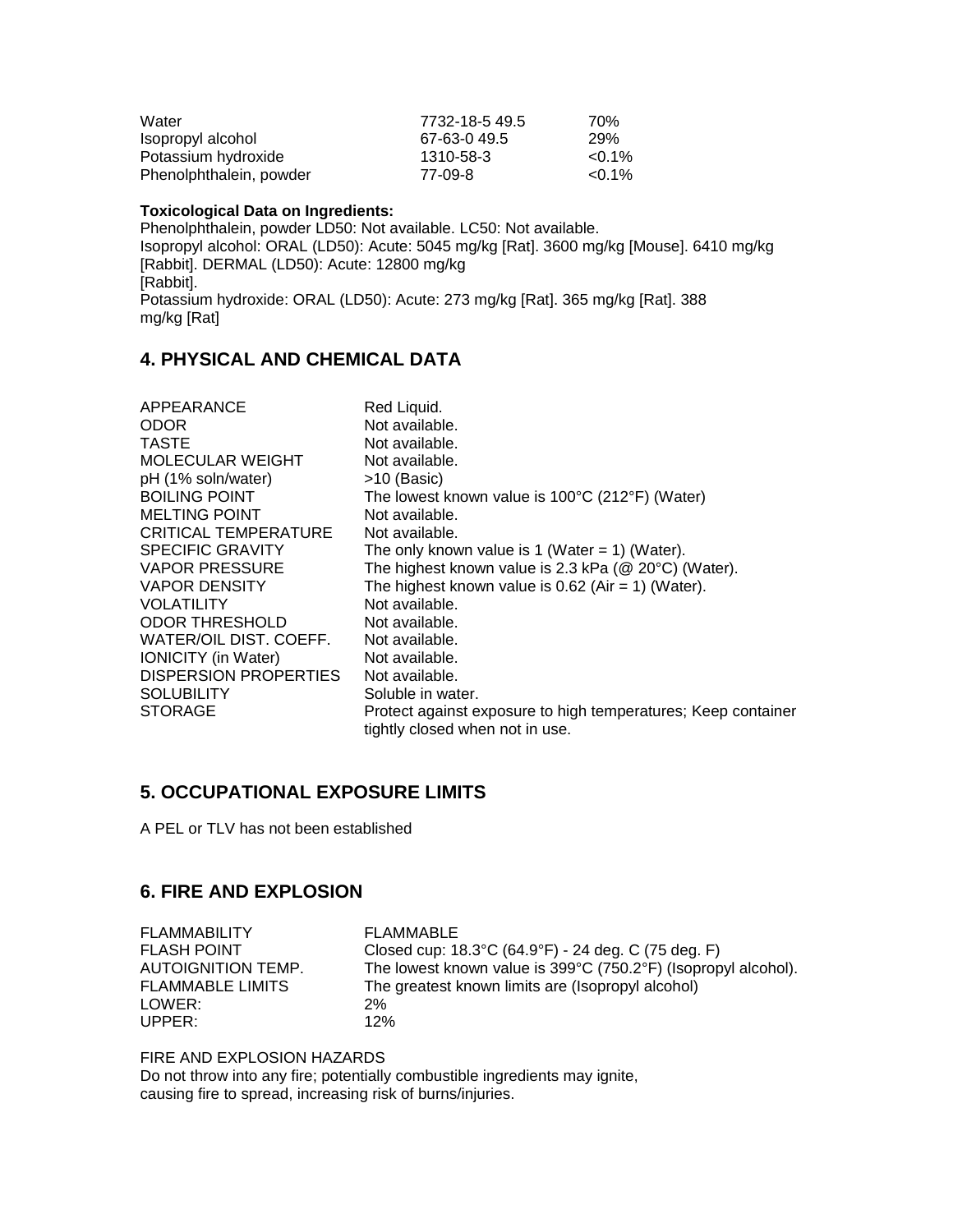SPECIAL FIREFIGHTING PROCEDURES Flammable liquid, soluble or dispersed in water. SMALL FIRE: Use DRY chemical powder. LARGE FIRE: Use alcohol foam, water spray or fog.

FIRE HAZARDS IN PRESENCE OF VARIOUS SUBSTANCES Flammable in presence of open flames and sparks, of heat. Flammable in presence of oxidizing materials. Non-flammable in presence of shocks.

# **7. HEALTH HAZARDS**

## ROUTES OF EXPOSURE

Absorbed through skin. Eye contact. Inhalation. Ingestion.

### INHALATION

May cause irritation of the respiratory tract and mucous membranes. Breathing large amounts may affect the brain, respiration (difficulty breathing), behavior(Central nervous system depression - headache, somnolence, irritability, dizziness, drowsiness, stupor, incoordination, unconsciousness, coma and possible death), peripheral nerve and sensation (peripheral nervous system), blood, urinary system, cardiovascular system, gastrointestinal system, and liver.

### EYE CONTACT

May cause eye irritation with mild burns, tearing, redness, and swelling.

### SKIN

May cause skin irritation with possible mild burns. Prolonged or repeated skin contact may cause dermatitis.

### **INGESTION**

Swallowing large amounts may be harmful. Swallowing large amounts may cause gastrointestinal tract irritation with nausea, vomiting and diarrhea, abdominal pain and possible mild burns of the mouth, throat and stomach. It also may affect the urinary system, cardiovascular system, sense organs, behavior or central nervous system depression (somnolence, irritability, headache, dizziness, drowsiness, stupor, incoordination, unconsciousness, coma, narcosis), peripheral nervous system, liver, blood, metabolism, and respiratory system (breathing difficulty).

# **8. PROTECTIVE EQUIPMENT / CONTROL MEASURES**

## RESPIRATORY PROTECTION

No special respiratory protection equipment is recommended under anticipated conditions of normal use with adequate ventilation. Do not breathe gas/fumes/ vapor/spray. In case of insufficient ventilation, wear suitable respiratory equipment. If you feel unwell, seek medical attention.

## EYE PROTECTION

Avoid contact with skin and eyes. Eye protection such as chemical splash goggles and/or face shield must be worn when possibility exists for eye contact due to splashing or spraying liquid, airborne particles, or vapor.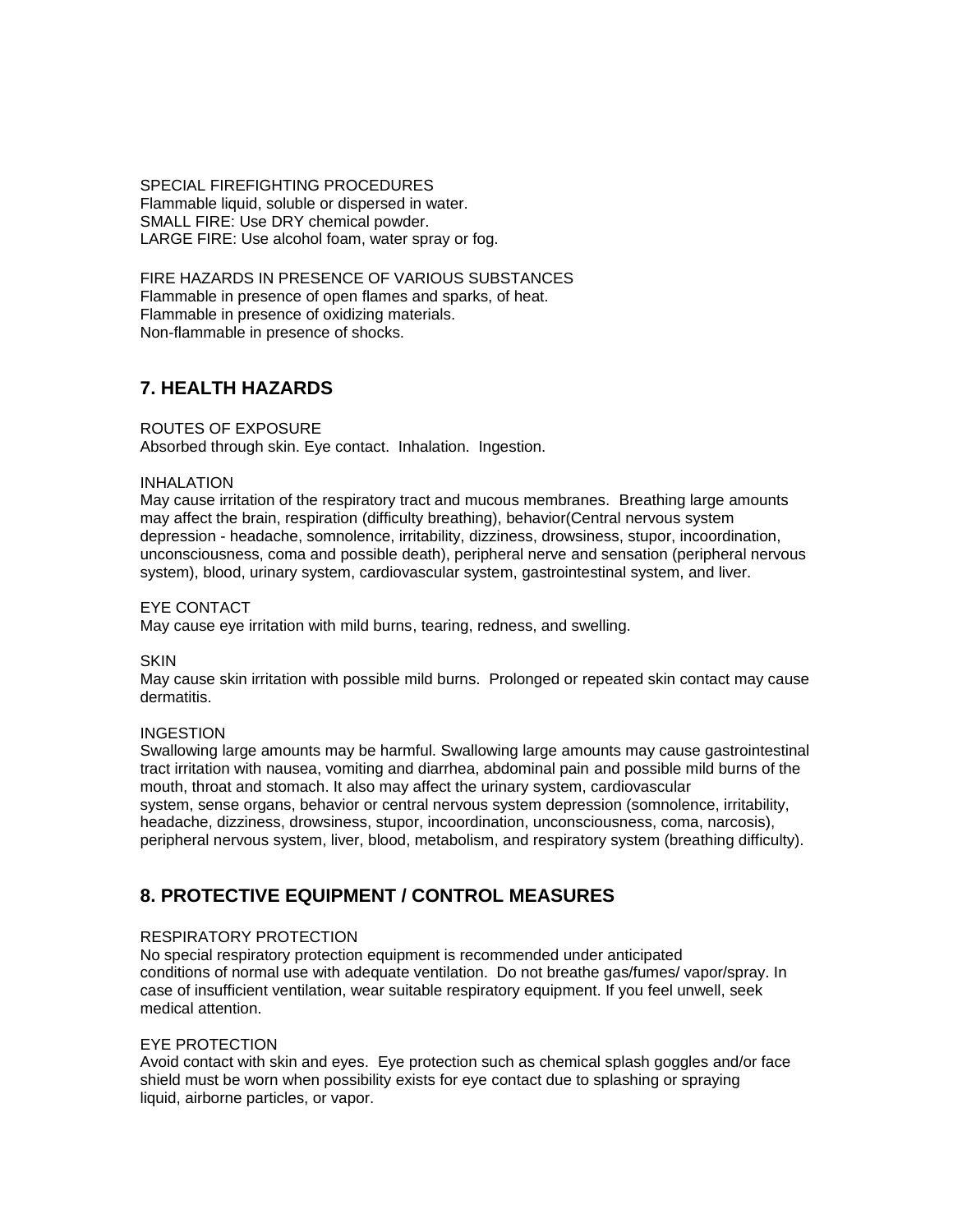### SKIN PROTECTION

Depending on the conditions of use, protective gloves, apron, boots, head and face protection should be worn. This equipment should be cleaned thoroughly after each use.

#### ENGINEERING CONTROLS

No special ventilation is recommended under anticipated conditions of normal use beyond that needed for normal comfort control. Provide exhaust ventilation or other engineering controls to keep the airborne concentrations of vapors below their respective threshold limit value.

EXPOSURE LIMITS Potassium hydroxide CEIL: 2 from ACGIH (TLV) [United States] [1999] Consult local authorities for acceptable exposure limits.

### OTHER WORK PRACTICES

No special work practices are needed beyond the above recommendations under anticipated conditions of normal use.

# **9. EMERGENCY AND FIRST AID**

#### INHALATION

If inhaled, remove to fresh air. If not breathing, give artificial respiration. If breathing is difficult, give oxygen. Get medical attention immediately.

### EYE CONTACT

Check for and remove any contact lenses. In case of contact, immediately flush eyes with plenty of water for at least 15 minutes. Cold water may be used. Get medical attention immediately..

### SKIN CONTACT

In case of contact, immediately flush skin with plenty of water for at least 15 minutes while removing contaminated clothing and shoes. Cover the irritated skin with an emollient. Cold water may be used. Wash clothing before reuse. Thoroughly clean shoes before reuse. Get medical attention immediately.

### **INGESTION**

Do NOT induce vomiting unless directed to do so by medical personnel. Never give anything by mouth to an unconscious person. If large quantities of this material are swallowed, call a physician immediately. Loosen tight clothing such as a collar, tie, belt or waistband.

EMERGENCY MEDICAL TREATMENT PROCEDURES Treat symptomatically.

# **10. SPILL AND DISPOSAL**

PRECAUTIONS IF MATERIAL IS SPILLED OR RELEASED **Small Spill:** Dilute with water and mop up, or absorb with an inert dry material and place in an appropriate

waste disposal container. If necessary: Neutralize the residue with a dilute solution of acetic acid. **Large Spill:**

Corrosive liquid.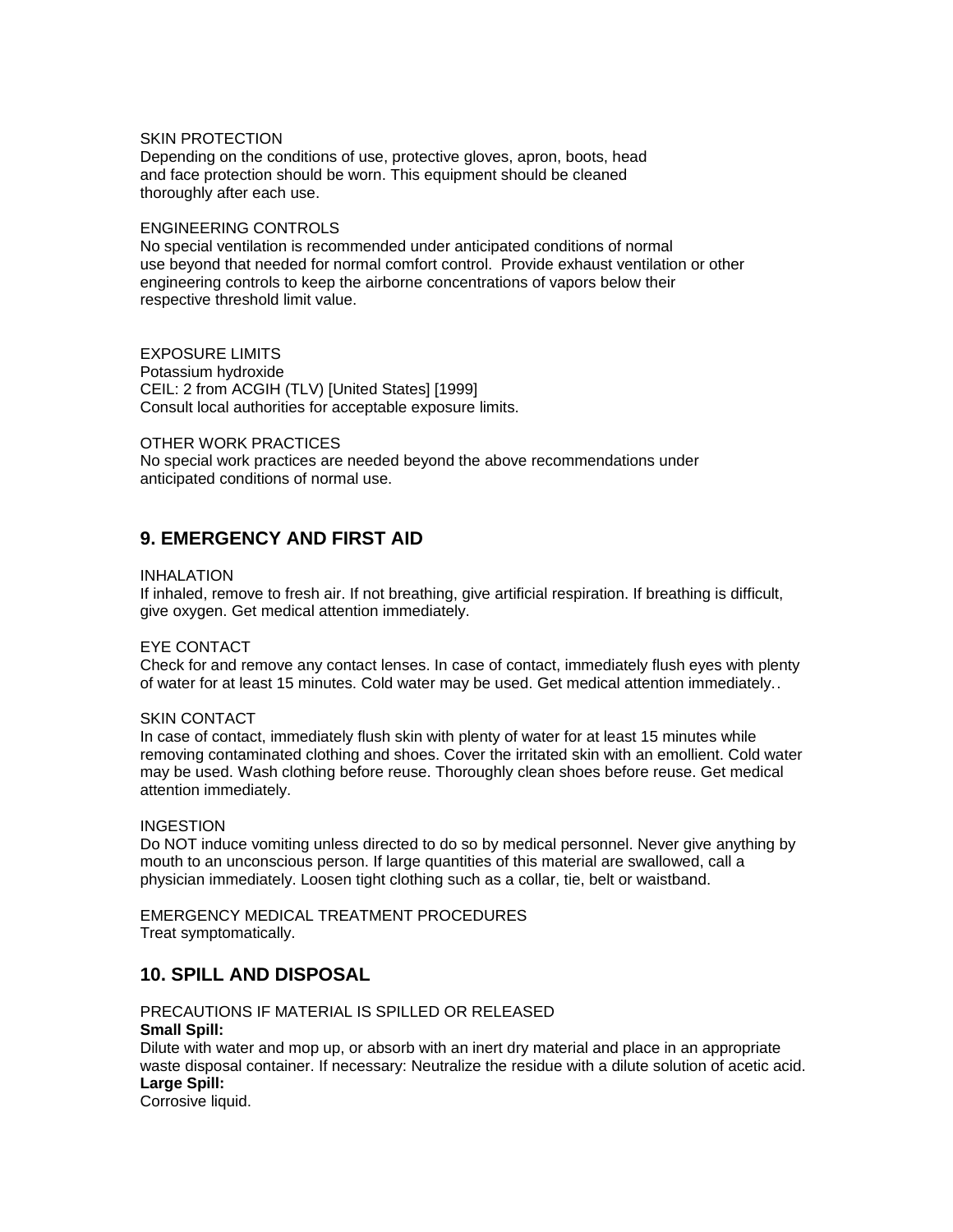Stop leak if without risk. Absorb with DRY earth, sand or other non-combustible material. Do not get water inside container. Do not touch spilled material. Use water spray curtain to divert vapor drift. Prevent entry into sewers, basements or confined areas; dike if needed. Call for assistance on disposal. Neutralize the residue with a dilute solution of acetic acid. Be careful that the product is not present at a concentration level above TLV. Check TLV on the MSDS and with local authorities.

#### WASTE DISPOSAL METHODS

It is the responsibility of the generator to determine at the time of disposal whether the product meets the criteria of a hazardous waste. Waste must be disposed of in accordance with federal, state and local environmental control regulations. Comply with all applicable federal, state and local regulations. Use registered transporters.

# **11. ADDITIONAL PRECAUTIONS**

### HANDLING AND STORAGE PROCEDURES

Keep out of reach of children.

Keep tube tightly closed when not in use. Protect against exposure to high temperatures. Prevent contact with strong oxidizing agents. Reacts violently with acids, halogens, halogenated hydrocarbons, maleic anhydride, organic anhydrides, isocyanates, alkylene oxides, epichlorhydrin, aldehydes, alcohols, gylcols, phenols, cresols, caprolactum solution. Also incompatible with nitro compounds (nitrobenzene, nitromethane, nitrogen trichloride), organic materials, acid anhydrides, acid chlorides, magnesium, peroxidized tetrahydrofuran, chlorine dioxide, maleic dicarbide, sugars.

# **12. SUPPLEMENT**

| <b>HMIS RATING</b>  |   |
|---------------------|---|
| Health              | 2 |
| Flammability        | 3 |
| Reactivity          | 1 |
| Personal protection | h |

REGULATORY INFORMATION

TSCA status:

TSCA status: All components of this product are listed, or excluded from listing, on the United States Environmental Protection Agency Toxic Substances Control Act (TSCA) inventory.

California Proposition 65 Information: This product contains the following substance known to the state of California to cause cancer: phenolphthalein **Federal and State Regulations:** New York release reporting list: Potassium hydroxide Pennsylvania RTK: Potassium hydroxide Florida: Potassium hydroxide Minnesota: Potassium hydroxide Massachusetts RTK: Potassium hydroxide New Jersey: Potassium hydroxide TSCA 8(b) inventory: Potassium hydroxide; Water CERCLA: Hazardous substances.: Potassium Hydroxide, 0.1N Rhode Island RTK hazardous substances: Isopropyl alcohol Pennsylvania RTK: Isopropyl alcohol